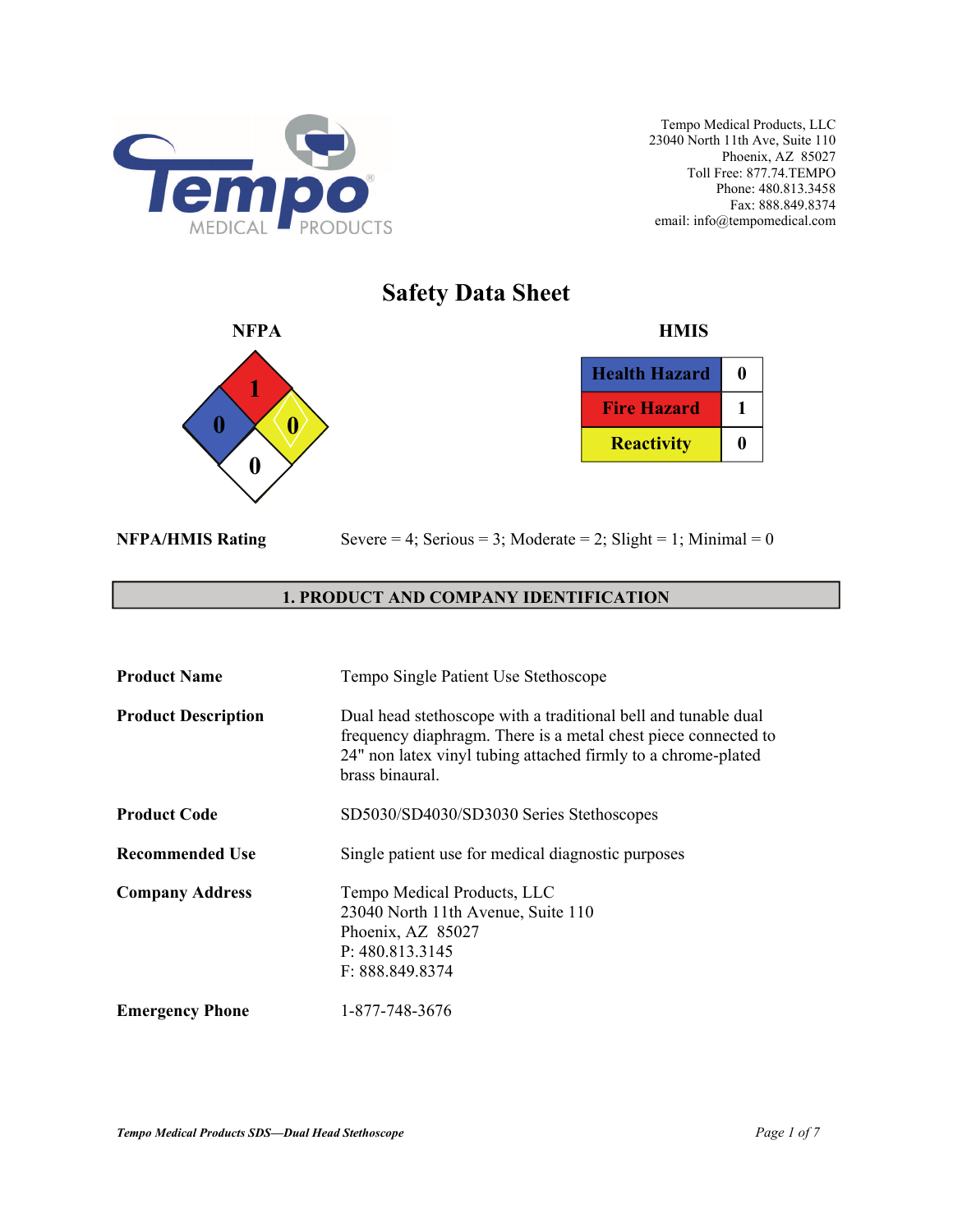## **2.HAZARDS IDENTIFICATION**

# **CAUTION! CAUTION!**

# Emergency Overview

Odor: Odorless Physical State: Solid

**The properties of this product present a very low environmental hazard. This product when used under normal conditions and according to Tempo Medical Products instruction for use, should not present a health hazard** 

| <b>Eye Contact</b>                   | No health effects are expected |
|--------------------------------------|--------------------------------|
| <b>Skin Contact</b>                  | No health effects are expected |
| <b>Inhalation</b>                    | No health effects are expected |
| Ingestion                            | No health effects are expected |
| <b>Chronic Effects</b>               | No health effects are expected |
| <b>Aggravated Medical Conditions</b> | No health effects are expected |

## **3. COMPOSITION INFORMATION**

| <b>Environmental Hazard</b> | See Section 12 for additional information |               |
|-----------------------------|-------------------------------------------|---------------|
| <b>Chest Piece</b>          | Aluminum                                  | C.A.S. Number |
| <b>Binaural</b>             | <b>Brass</b>                              | Mixture       |
| <b>Ear Tip</b>              | <b>PVC</b>                                | Mixture       |
| Tube                        | <b>PVC</b>                                | Mixture       |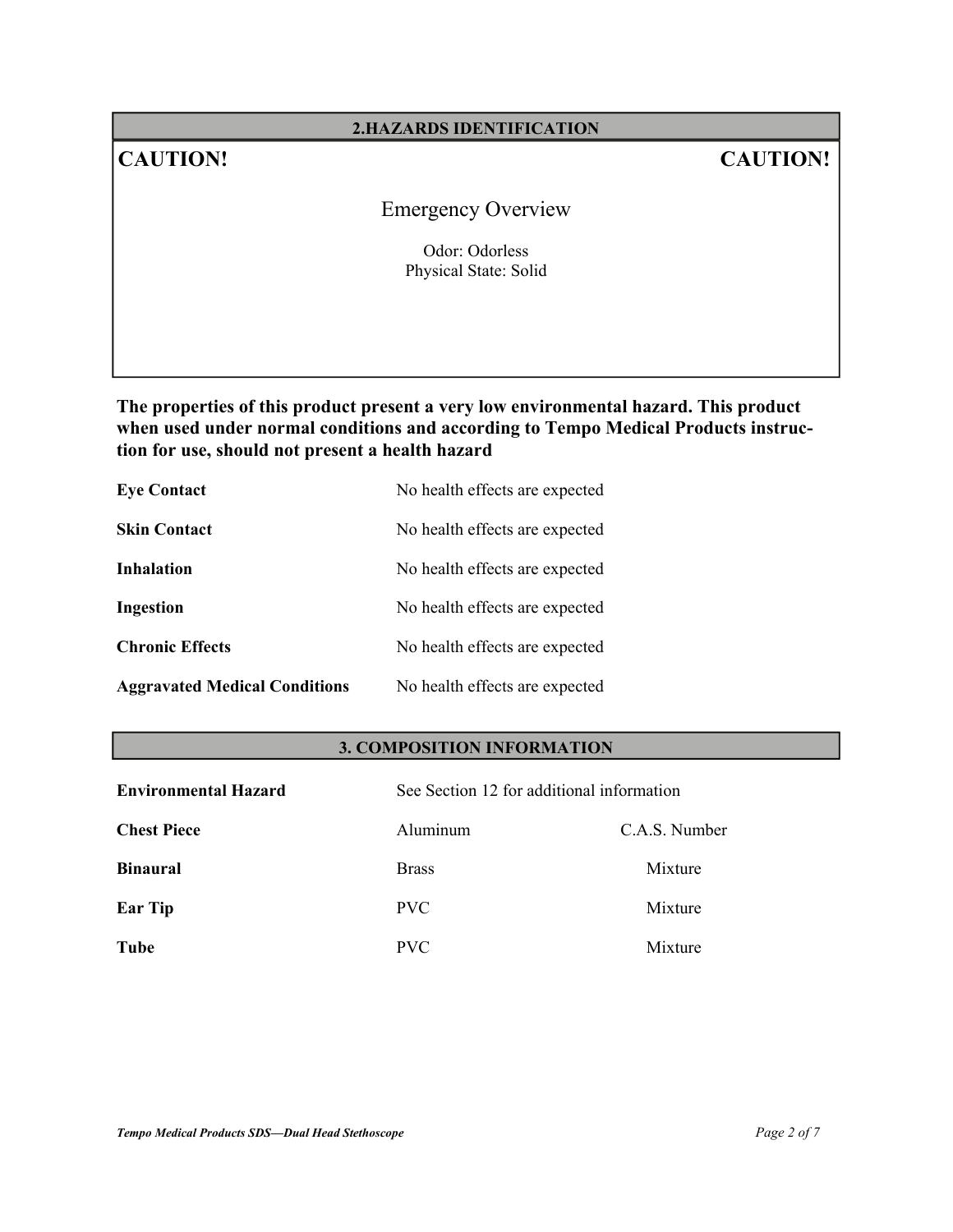## **4. FIRST AID MEASURES**

| <b>General Advice</b>             | The following first aid measures are based on an assumption that<br>Appropriate personal and industrial hygiene practices are followed. |
|-----------------------------------|-----------------------------------------------------------------------------------------------------------------------------------------|
| <b>Eye Contact</b>                | No need for first aid is anticipated                                                                                                    |
| <b>Skin Contact</b>               | No need for first aid is anticipated                                                                                                    |
| <b>Inhalation</b>                 | No need for first aid is anticipated                                                                                                    |
| Ingestion                         | No need for first aid is anticipated                                                                                                    |
| <b>Protection of First-Aiders</b> | Ensure that medical personnel are aware of the material(s)<br>involved, and take precautions to protect themselves.                     |

# **5. FIRE FIGHTING MEASURES**

| <b>HMIS</b>    | <b>Health Hazard 0</b>                                                 | <b>Flammability 1</b>                                                                                                                                                                                         | <b>Physical Hazard 0</b>                                                                   | <b>Personal Protection N/A</b>                     |
|----------------|------------------------------------------------------------------------|---------------------------------------------------------------------------------------------------------------------------------------------------------------------------------------------------------------|--------------------------------------------------------------------------------------------|----------------------------------------------------|
| <b>NFPA</b>    | <b>Health Hazard 0</b>                                                 | <b>Flammability 1</b>                                                                                                                                                                                         | <b>Stability 0</b>                                                                         | <b>Physical and</b><br><b>Chemical Hazards N/A</b> |
| <b>Hazards</b> | <b>Unusual Fire and Explosion</b>                                      |                                                                                                                                                                                                               | No unusual fire or explosion hazards are anticipated                                       |                                                    |
|                | <b>Protective Equipment and</b><br><b>Precautions for Firefighters</b> | Move containers from fire area if you can do it without risk. As<br>in any fire, wear self-contained breathing apparatus pressure<br>demand, MSHA/NIOSH (approved or equivalent) and full<br>protective gear. |                                                                                            |                                                    |
|                | <b>Suitable Extinguishing Media</b>                                    |                                                                                                                                                                                                               | Use fire extinguishers with class B extinguishing agents<br>(dry chemical, carbon dioxide) |                                                    |
|                | <b>Flash Point (Liquid Only)</b>                                       | Not Applicable                                                                                                                                                                                                |                                                                                            |                                                    |
|                | <b>Flammable Properties</b>                                            | Not Applicable                                                                                                                                                                                                |                                                                                            |                                                    |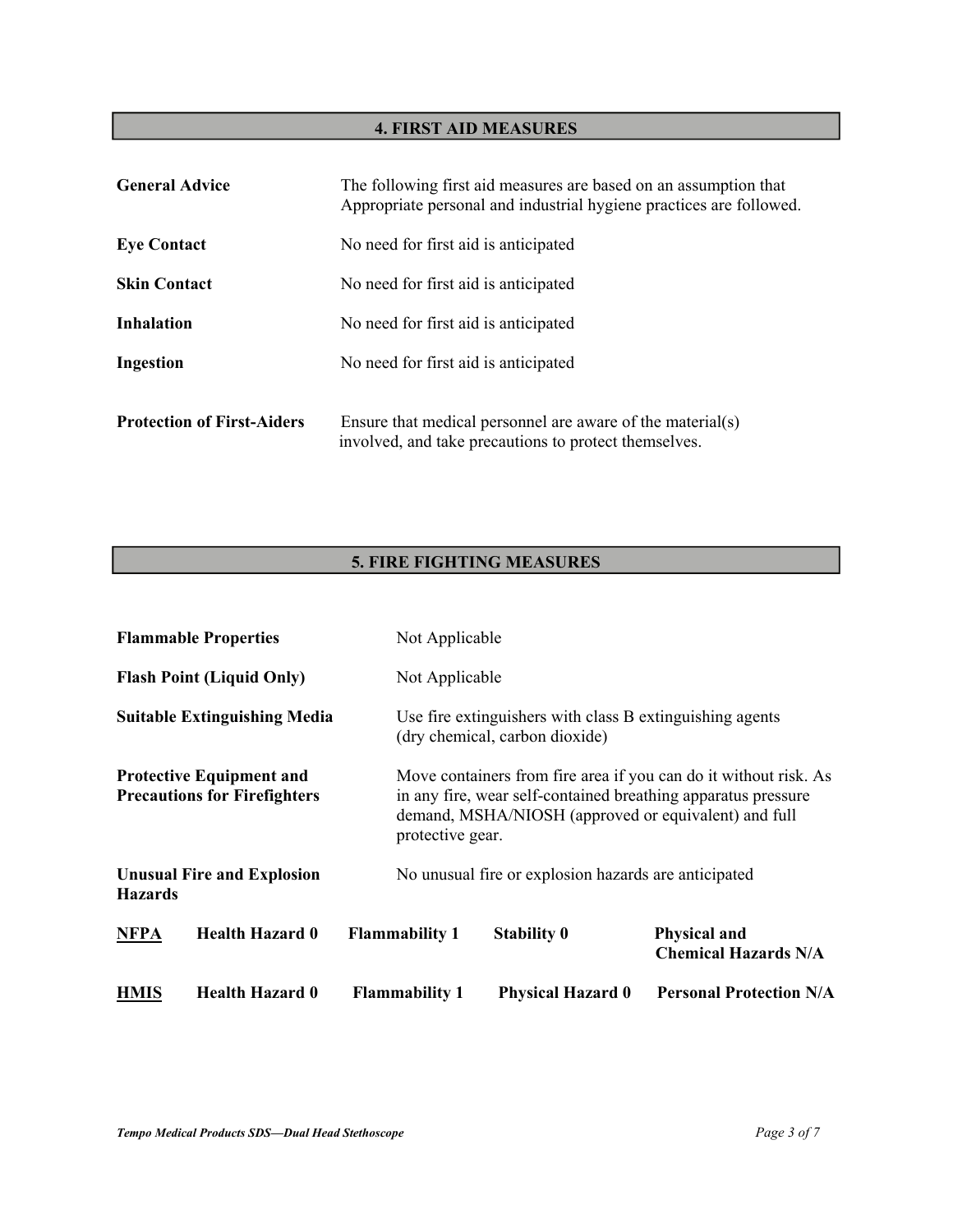## **6. ACCIDENTAL RELEASE MEASURES**

| <b>Personal Precautions</b>                       | Not applicable |
|---------------------------------------------------|----------------|
| <b>Accidental Release Measures</b> Not applicable |                |

## **7. HANDLING AND STORAGE**

| Handling       | This product is considered to be an article which does not release<br>hazardous chemicals under normal use conditions |
|----------------|-----------------------------------------------------------------------------------------------------------------------|
| <b>Storage</b> | Store at room temperature not to exceed 104° Fahrenheit. Protect from<br>freezing.                                    |

## **8. EXPOSURE CONTROLS/PERSONAL PROTECTION**

| <b>Exposure Guidelines</b>    | Exposure limits are listed below, if they exist. No occupational exposure<br>limits have been established by ACGIH or OSHA. |
|-------------------------------|-----------------------------------------------------------------------------------------------------------------------------|
| <b>Engineering Measures:</b>  | No specific engineering measures are necessary                                                                              |
| <b>Respiratory Protection</b> | Respiratory protection not normally required                                                                                |
| <b>Eye/Face Protection</b>    | Eye protection is not normally required.                                                                                    |
| <b>Skin/Body Protection</b>   | Skin/Body protection is not normally required.                                                                              |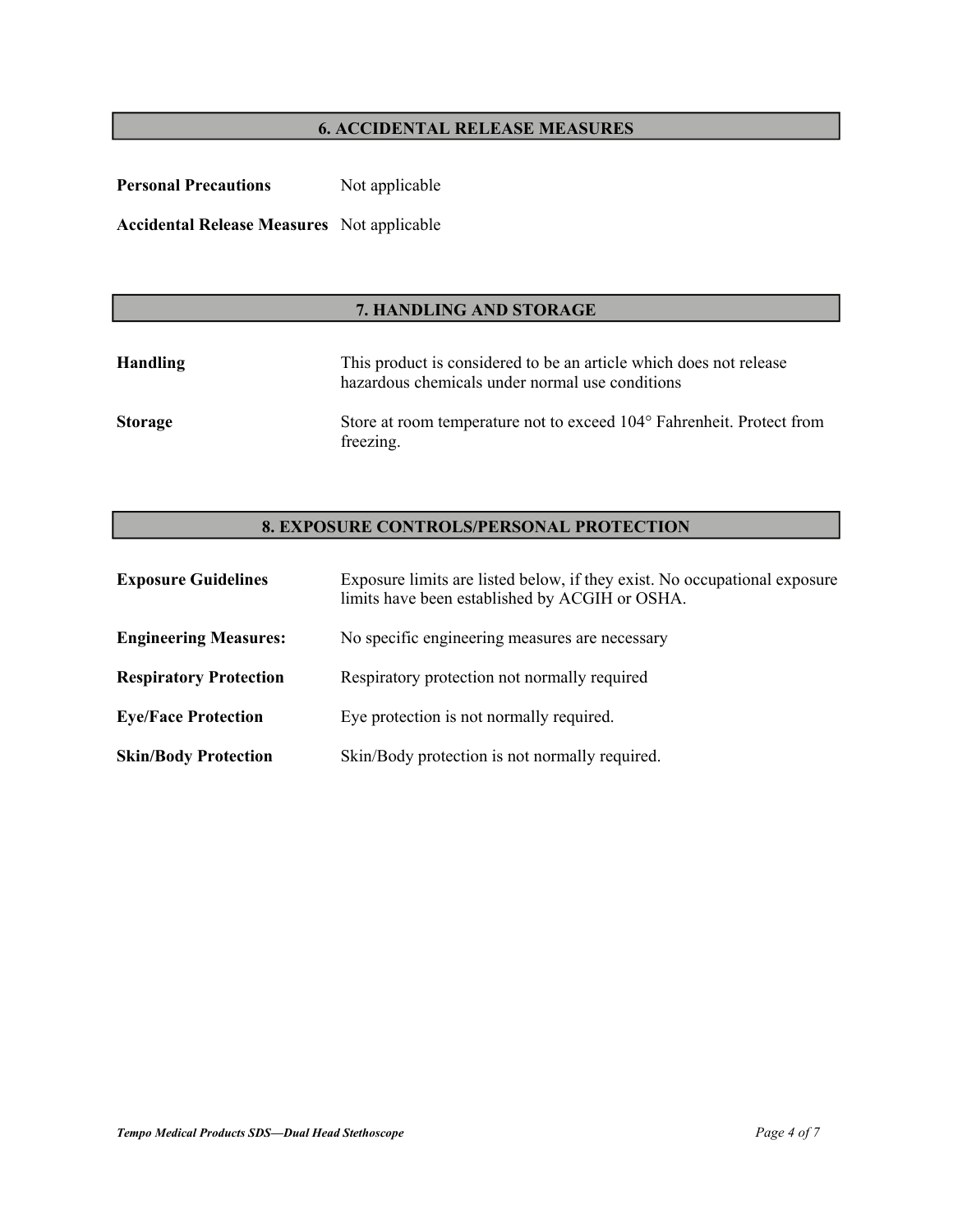## **9. PHYSICAL AND CHEMICAL PROPERTIES**

| <b>Physical State</b>      | Solid          |
|----------------------------|----------------|
| Color                      | Various colors |
| Odor                       | No odor        |
| pН                         | Not applicable |
| <b>Specific Gravity</b>    | Not applicable |
| <b>Boiling Point Range</b> | Not applicable |
| <b>Melting Point Range</b> | Not applicable |
| <b>Flash Point</b>         | Not applicable |
| <b>Vapor Pressure</b>      | Not applicable |
| <b>Vapor Density</b>       | Not applicable |

# **10. STABILITY AND REACTIVITY**

| <b>Water Solubility</b>                           | Not soluble                                                                                                                                    |  |
|---------------------------------------------------|------------------------------------------------------------------------------------------------------------------------------------------------|--|
| <b>Stability</b>                                  | Stable under normal conditions                                                                                                                 |  |
| <b>Conditions to Avoid</b>                        | None known                                                                                                                                     |  |
| <b>Incompatible Products</b>                      | None known                                                                                                                                     |  |
| <b>Hazardous Polymerization</b>                   | Hazardous polymerization will not occur                                                                                                        |  |
| <b>Hazardous Decomposition</b><br><b>Products</b> | Carbon oxides                                                                                                                                  |  |
| <b>Hazardous Decomposition</b>                    | Under recommended usage conditions, hazardous decomposition                                                                                    |  |
| <b>11. TOXICOLOGICAL INFORMATION</b>              |                                                                                                                                                |  |
|                                                   | products are not expected. Hazardous decomposition products may<br>occur as a result of oxidation, heating, or reaction with another material. |  |
| <b>Acute Toxicity</b>                             | This product is not expected to produce acute toxicity                                                                                         |  |
| <b>Chronic Toxicity</b>                           | This product is not expected to cause long term adverse health effects                                                                         |  |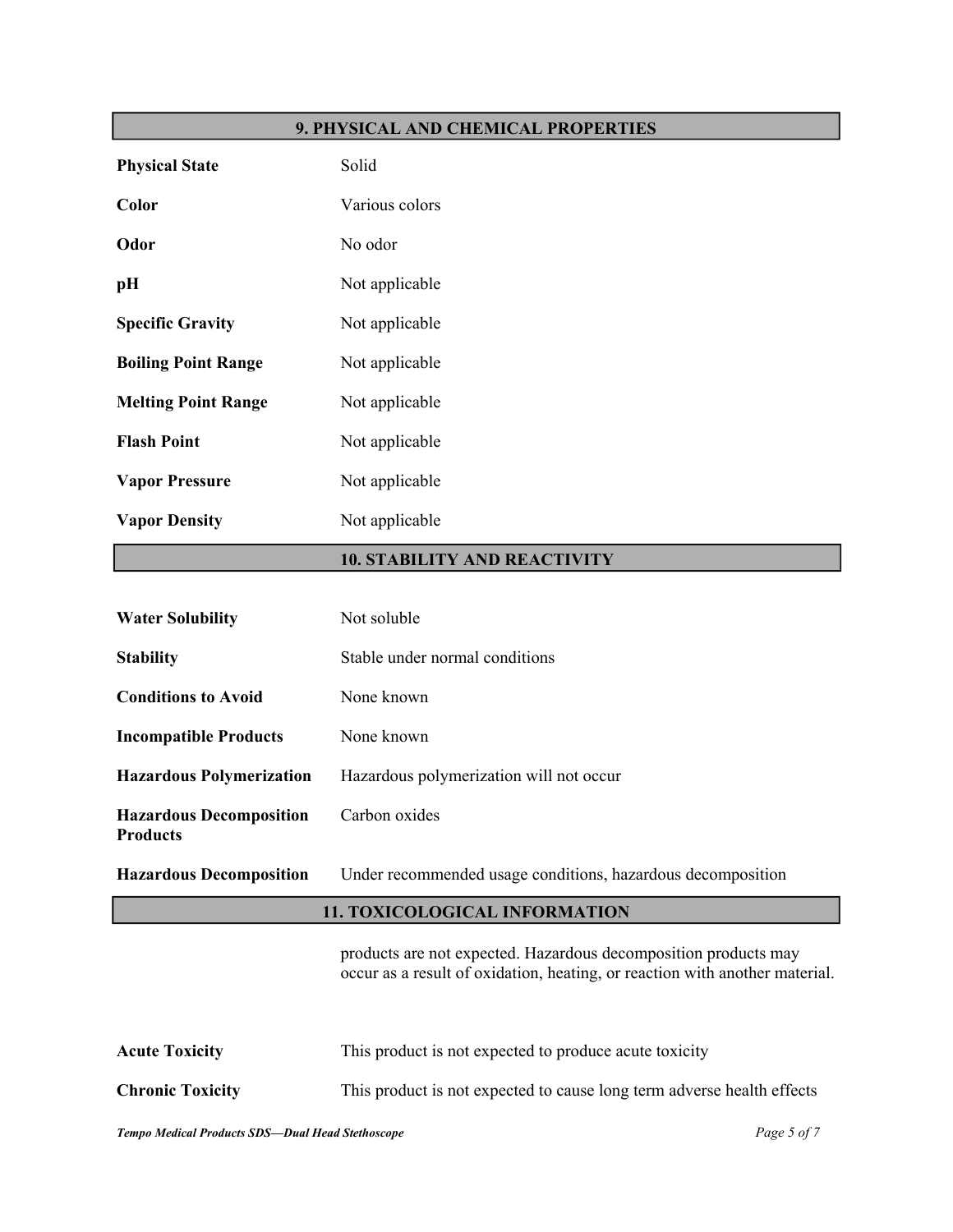## **12. ECOLOGICAL INFORMATION**

| <b>Mobility</b>                  | Not Applicable |
|----------------------------------|----------------|
| <b>Persistence/Degradability</b> | Not Applicable |
| <b>Bio-accumulation</b>          | Not Applicable |
| <b>Ecotoxicity</b>               | Not Applicable |

## **13. DISPOSAL**

This material, as supplied, is not a hazardous waste according to Federal regulations (40 CFR 261). Reclaim if feasible. If product cannot be reclaimed, dispose of waste in a sanitary landfill. As an alternative, incinerate the waste product in an industrial, commercial, or municipal incinerator. Since regulations vary, consult applicable regulations or authorities before disposal.

## **14. TRANSPORT INFORMATION**

| <b>DOT</b>      | Not Regulated |
|-----------------|---------------|
| <b>ICAO</b>     | Not Regulated |
| <b>IATA</b>     | Not Regulated |
| <b>IMDG/IMO</b> | Not Regulated |
|                 |               |

## **15. REGULATORY INFORMATION**

#### **U.S. Federal Regulations**

#### **SARA 313**

Section 313 of Title III of the Superfund Amendments and Reauthorization Act of 1986 (SARA). This product does not contain any chemicals which are subject to the reporting of the SARA act and Title 40 of the Code of Federal Regulations, Part 372.

#### **TSCA Listing**

This product is an article as defined by TSCA regulations and is exempt form listing on the EPA Toxic